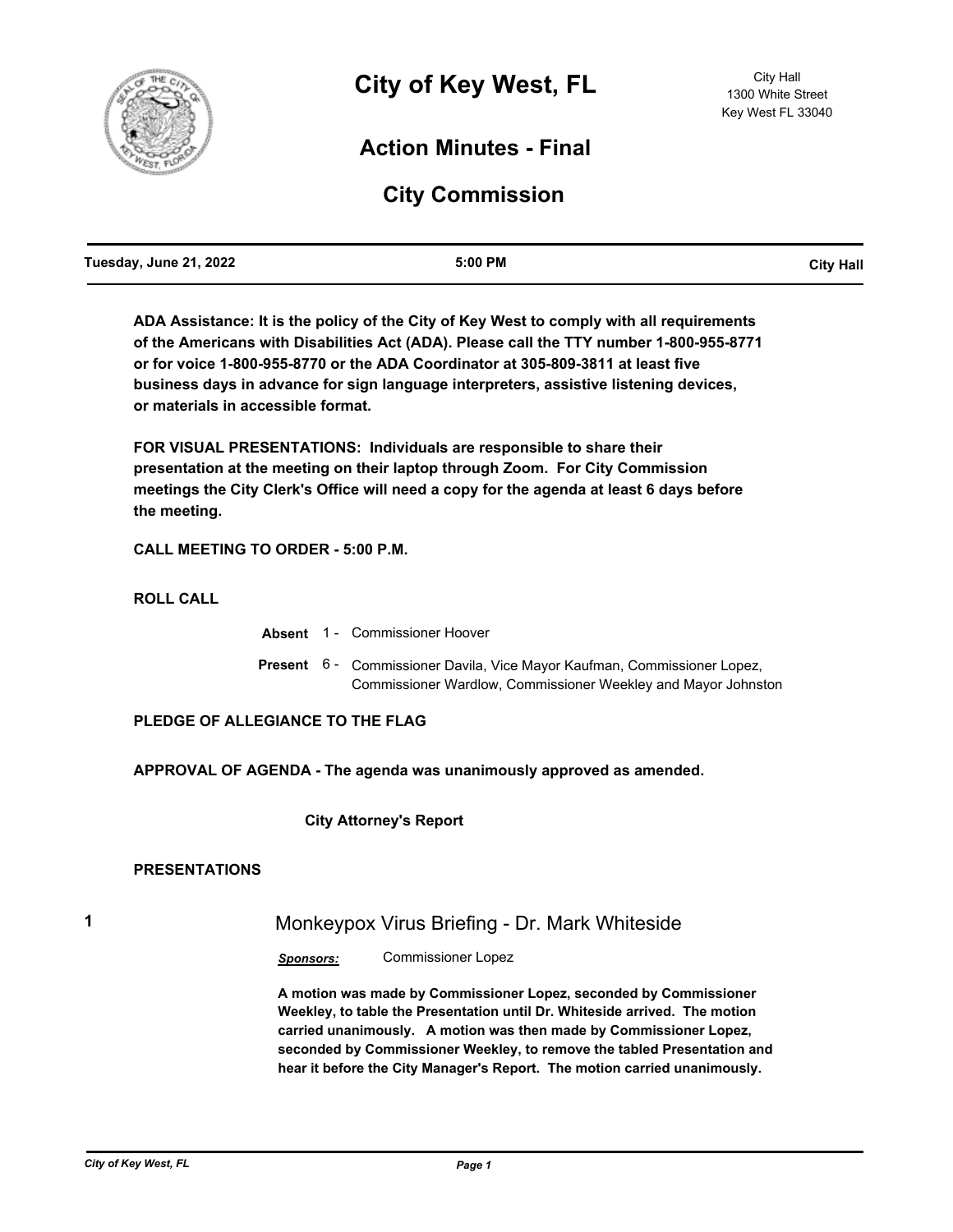#### **City Manager's Report**

#### **CONSENT AGENDA\***

**\*Item is considered to be routine and enacted by one motion with no separate discussion, unless requested by a Commission Member or citizen, in which event the item will be removed from the order and considered in its normal sequence on the agenda. The City of Key West may take action on any matter during this meeting, including items that are not set forth within this agenda.**

#### **MINUTES**

| ۰.<br>i |   |
|---------|---|
| I       | I |
|         |   |

### **2** June 7, 2022

#### *Attachments:* [Minutes](http://KeyWest.legistar.com/gateway.aspx?M=F&ID=fa39eac4-454c-4f69-b06c-09de2ffc3764.pdf)

**A motion was made by Commissioner Weekley, seconded by Commissioner Wardlow to Approve the Consent Agenda. The motion was carried unanimously.**

#### **RESOLUTIONS**

**3** \*Authorizing MORO Management, Inc. DBA " Half Shell Raw Bar" to conduct a "50th Anniversary Seafood Festival" at the parking lot on 231 Margaret Street on Saturday, August 27, 2022 from Noon to 10:00 P.M; Pursuant to terms and conditions set forth by the City Manager; Granting a Special Event Permit pursuant to Section 6-86 of the Code of Ordinances from Noon to 10:00 P.M; Authorizing the sale and consumption of alcoholic beverages within the enclosed area.

| Sponsors:           | City Manager McLauchlin                 |
|---------------------|-----------------------------------------|
| <b>Attachments:</b> | <b>Resolution</b>                       |
|                     | <b>Executive Summary</b>                |
|                     | <b>Application &amp; Dept Approvals</b> |

#### **Passed**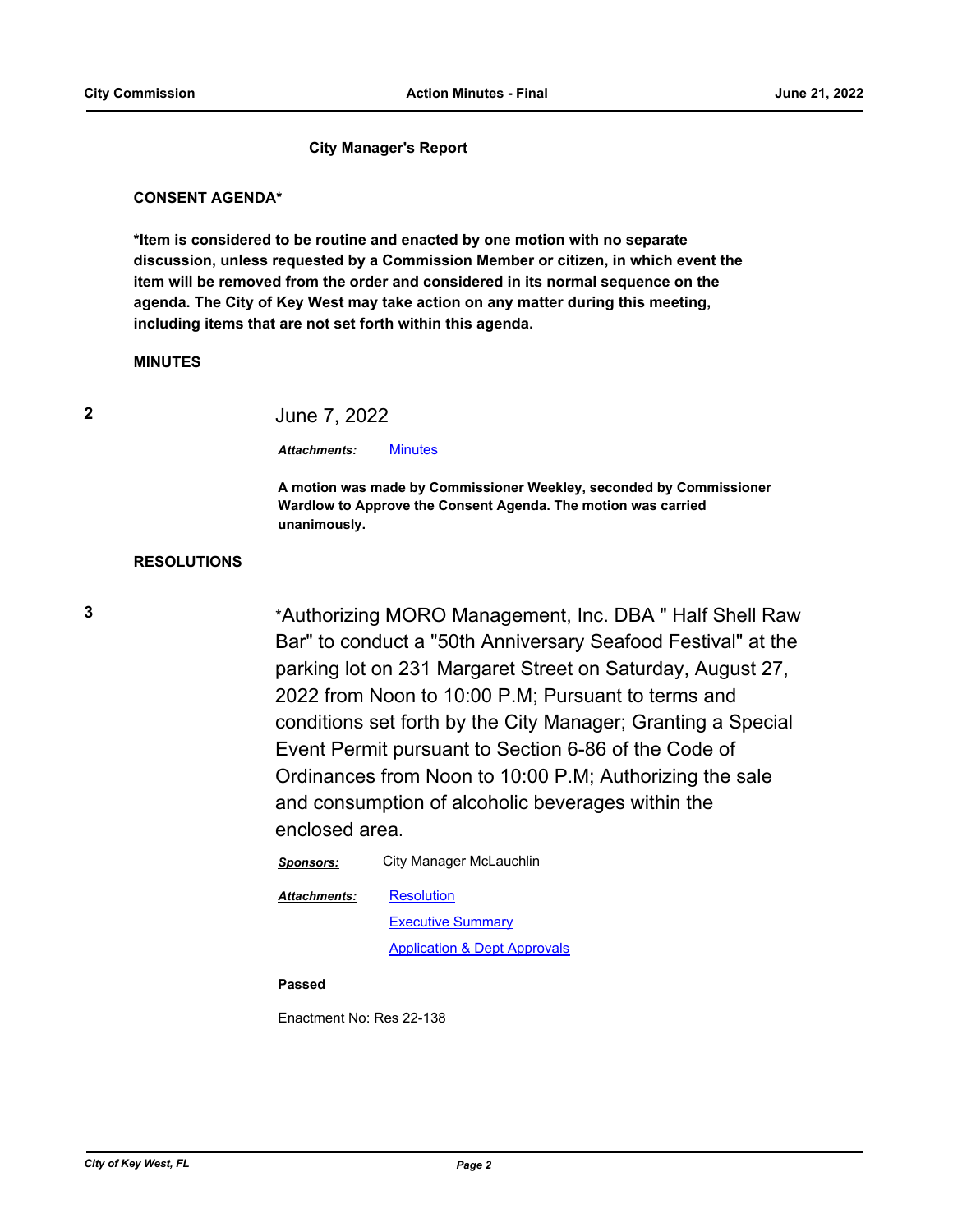**4** \*Authorizing a \$3,000.00 donation from the Law Enforcement Officers Trust Fund (State Forfeiture Funds), pursuant to Florida Statute 932.7055, to Wesley House Family Services.

> *Sponsors:* City Manager McLauchlin **[Resolution](http://KeyWest.legistar.com/gateway.aspx?M=F&ID=3d42bc17-724a-46b3-b4fd-0bd3db6c7d2c.pdf)** [Executive Summary](http://KeyWest.legistar.com/gateway.aspx?M=F&ID=94cc7b1b-a00b-4bbb-b18d-ee609b27624a.pdf) [Wesley House Request Letter](http://KeyWest.legistar.com/gateway.aspx?M=F&ID=582be641-edbe-4371-81f6-a8a8461a1447.pdf) *Attachments:*

**Passed**

Enactment No: Res 22-139

**5** \*Authorizing the purchase for the Fire Department of one (1) 2023 Demers MXP170 Ambulance (on a 2024 Ford F-450 gas chassis) from Ten-8 Fire Equipment, Inc., pursuant to government contract (FL Sheriffs' Association/ FL Association ofCounties Contract FSA 20-VEF14.01), pursuance to Section 2-797(3) of the Code of Ordinances in a total amount not to exceed \$245,737.00; Authorizing necessary budget transfers and adjustments.

> *Sponsors:* City Manager McLauchlin **[Resolution](http://KeyWest.legistar.com/gateway.aspx?M=F&ID=945dc4e1-b759-4ae3-b448-86bef2a8516e.pdf) [Executive Summary](http://KeyWest.legistar.com/gateway.aspx?M=F&ID=826564a9-2d7a-4259-a19d-06b0a744fe2f.pdf)** [Key West Demers Proposal 6-8-22-1](http://KeyWest.legistar.com/gateway.aspx?M=F&ID=0d29bdc9-8192-4888-bfb9-9686e096eb27.pdf) [FSA Cooperative Purchasing Program](http://KeyWest.legistar.com/gateway.aspx?M=F&ID=75675648-ab36-44c5-b4cf-6737ab991a93.pdf) [FSA20-VEF14.01 awarded vendors](http://KeyWest.legistar.com/gateway.aspx?M=F&ID=ae169b21-1a06-4247-86b4-71903e70851b.pdf) [FSA20-14.01 AMBULANCES & OTHER EQUIPMENT](http://KeyWest.legistar.com/gateway.aspx?M=F&ID=81b7d517-3cb8-45cf-8b4e-d0d8937bd2c3.pdf) *Attachments:*

#### **Passed**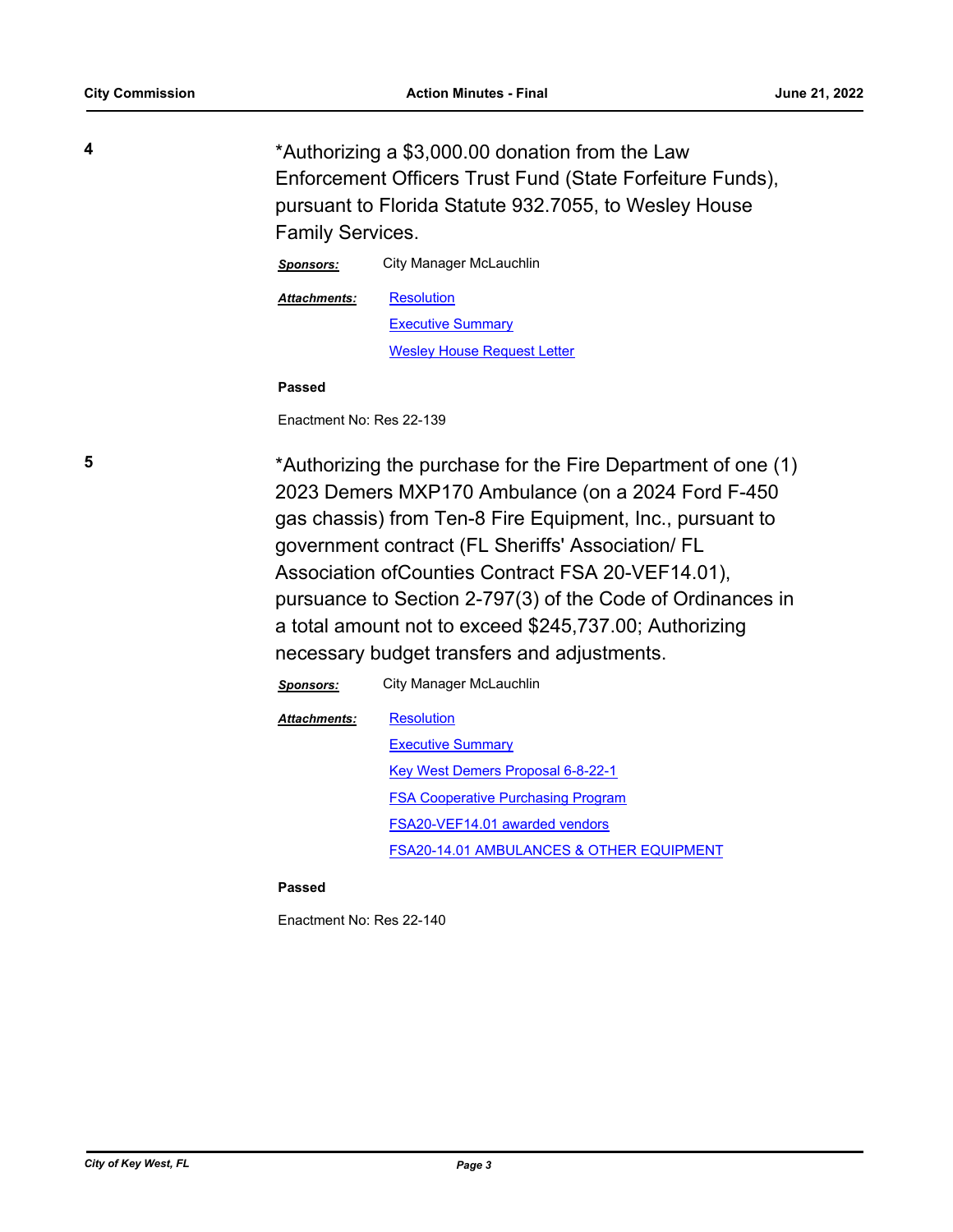**6** \*Approving the attached "Key West Transit Software as a Service Deployment Service Order" for on-demand Transit Software as a Service (SaaS), in an amount not to exceed \$248,880.00 as described in the attached price quote from Via Transportation, Inc. pursuant to Section 2-797(4)(b) exempt contractual services, best interest of the City; Authorizing the City Manager or Designee to execute any necessary documents.

> *Sponsors:* City Manager McLauchlin **[Resolution](http://KeyWest.legistar.com/gateway.aspx?M=F&ID=f748f647-4089-437d-b852-260c372baad2.pdf)** [Executive Summary](http://KeyWest.legistar.com/gateway.aspx?M=F&ID=df2e71aa-c7a8-41f3-a5b4-d51b503e78f5.pdf) [Agreement](http://KeyWest.legistar.com/gateway.aspx?M=F&ID=b855d53f-6249-4c45-ab08-b082763aef90.pdf) [Year 1 and 2 Cost Comparison](http://KeyWest.legistar.com/gateway.aspx?M=F&ID=8e27b39f-c3b6-48a6-af6f-2dce1d0fe9dc.pdf) *Attachments:*

#### **Passed**

Enactment No: Res 22-141

**7** \*Approving the attached "State of Florida Department of Economic Opportunity Federally Funded Community Development Block Grant Mitigation Program Subrecipient Agreement" (CDBG-MIT) Number IR037 for the Force Main Relocation Project in the amount of \$3,563,054.00; Authorizing the Mayor to execute the Agreement , and to approve and execute any subsequent amendments that may adjust the grant funding allocations to the City of modify the Project scope, upon consent of the City Attorney; Authorizing any necessary budget adjustments or transfers to accept the funding.

> *Sponsors:* City Manager McLauchlin **[Resolution](http://KeyWest.legistar.com/gateway.aspx?M=F&ID=66197c09-7258-4392-9d24-043b42cae33e.pdf) [Executive Summary](http://KeyWest.legistar.com/gateway.aspx?M=F&ID=820f0749-8ee9-41c4-8da9-d1e8084f50bb.pdf)** [Agreement](http://KeyWest.legistar.com/gateway.aspx?M=F&ID=3ce2a59c-1aeb-430d-a254-08d09861f52f.pdf) [Application](http://KeyWest.legistar.com/gateway.aspx?M=F&ID=ed11be82-80f0-4a63-9a4c-4a5c414b1294.pdf) *Attachments:*

#### **Passed**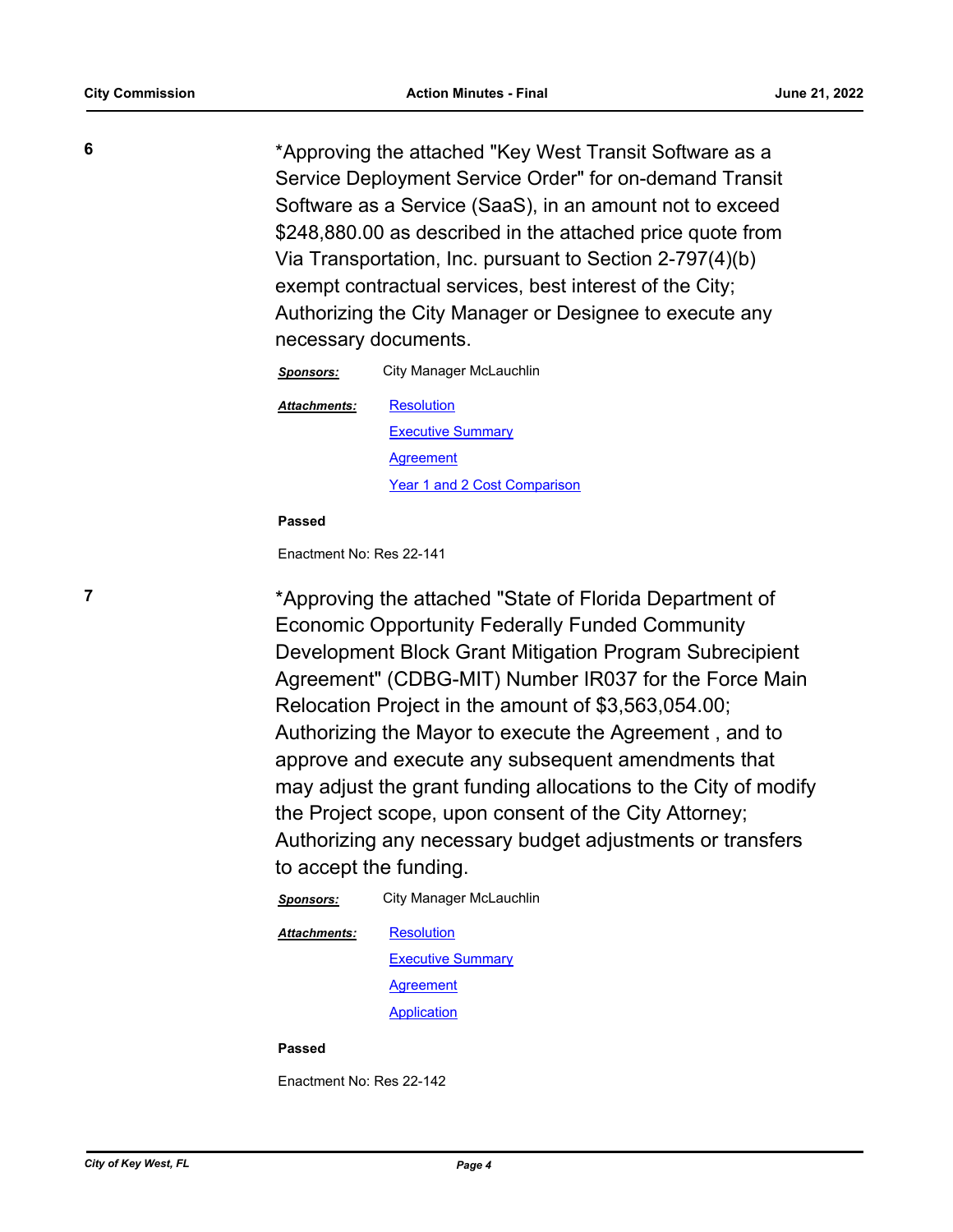**8** \*Approving the attached "State of Florida Department of Economic Opportunity Federally Funded Community Development Block Grant Disaster Recovery Program Subrecipient Agreement" (CDBG-DR) Number IR008 for the Force Main Relocation Project in the amount of \$1,781,450.00; Authorizing the Mayor to execute the Agreement, and to approve and execute any subsequent amendments that may adjust the grant funding allocations to the City of modify the project scope, upon consent of the City Attorney; Authorizing any necessary budget adjustments or transfers to accept the funding.

| Sponsors:    | City Manager McLauchlin  |
|--------------|--------------------------|
| Attachments: | <b>Resolution</b>        |
|              | <b>Executive Summary</b> |
|              | Agreement                |
|              | Application              |
|              |                          |

**Passed**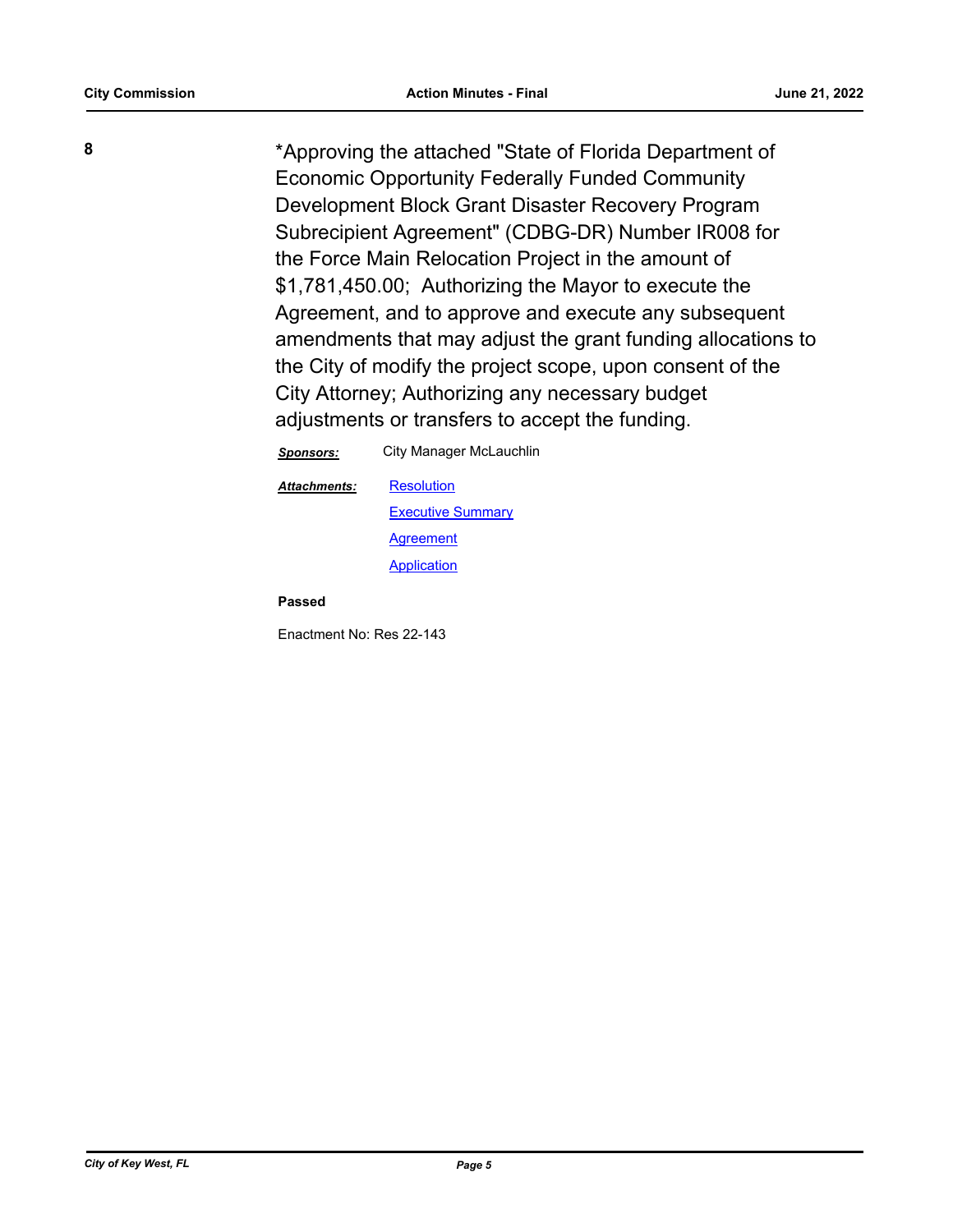**9** \*Approving the attached "State of Florida Department of Economic Opportunity - Federally Funded Community Development Block Grant Mitigation Program Subrecipient Agreement" (CDBG-MIT) Number MT011 for the Duval Street Economic Corridor Resiliency and Revitalization Plan, in a total amount of \$500,000.00 (\$565,310.00 City Match); Authorizing the Mayor to execute the Agreement, and to approve and execute any subsequent amendments that may adjust the grant funding allocations to the City or modify the project scope, upon consent of the City Attorney; Authorizing any necessary budget adjustments or transfers to accept the funding.

| <b>Sponsors:</b> | City Manager McLauchlin     |
|------------------|-----------------------------|
| Attachments:     | <b>Resolution</b>           |
|                  | <b>Executive Summary</b>    |
|                  | MT011-KeyWest-MIT-Agreement |
|                  | <b>Grant Application</b>    |

**Passed**

Enactment No: Res 22-144

**10** \*Ratifying an emergency procurement dated June 9, 2022 and approved as provided for under Section 2-797(2) of the Code of Ordinances, authorizing a Purchase Order in an amount not to exceed \$150,000.00 for Customs and Border Protection (CPB) to refurbish the Key West Police Department's 27-foot safeboat; Authorizing any necessary budget transfers.

> *Sponsors:* City Manager McLauchlin **[Resolution](http://KeyWest.legistar.com/gateway.aspx?M=F&ID=a86ba57a-5fec-4a99-a6b9-2097b243f01d.pdf) [Executive Summary](http://KeyWest.legistar.com/gateway.aspx?M=F&ID=3ebea6e5-d8e2-4ec0-8cea-802c920e8f07.pdf)** [Emergency Declaration](http://KeyWest.legistar.com/gateway.aspx?M=F&ID=b77e183e-f5f5-4f83-a2be-8cd309a37346.pdf) **[Quote](http://KeyWest.legistar.com/gateway.aspx?M=F&ID=3539220f-a4bd-4625-a37d-f31aae894af6.pdf)** [Resolution 21-192](http://KeyWest.legistar.com/gateway.aspx?M=F&ID=88eef41e-ec18-42c0-b38b-67b48c221042.pdf) [Original Award Package](http://KeyWest.legistar.com/gateway.aspx?M=F&ID=802d2fc6-cf62-480a-854c-934836c0e3c8.pdf) *Attachments:*

#### **Passed**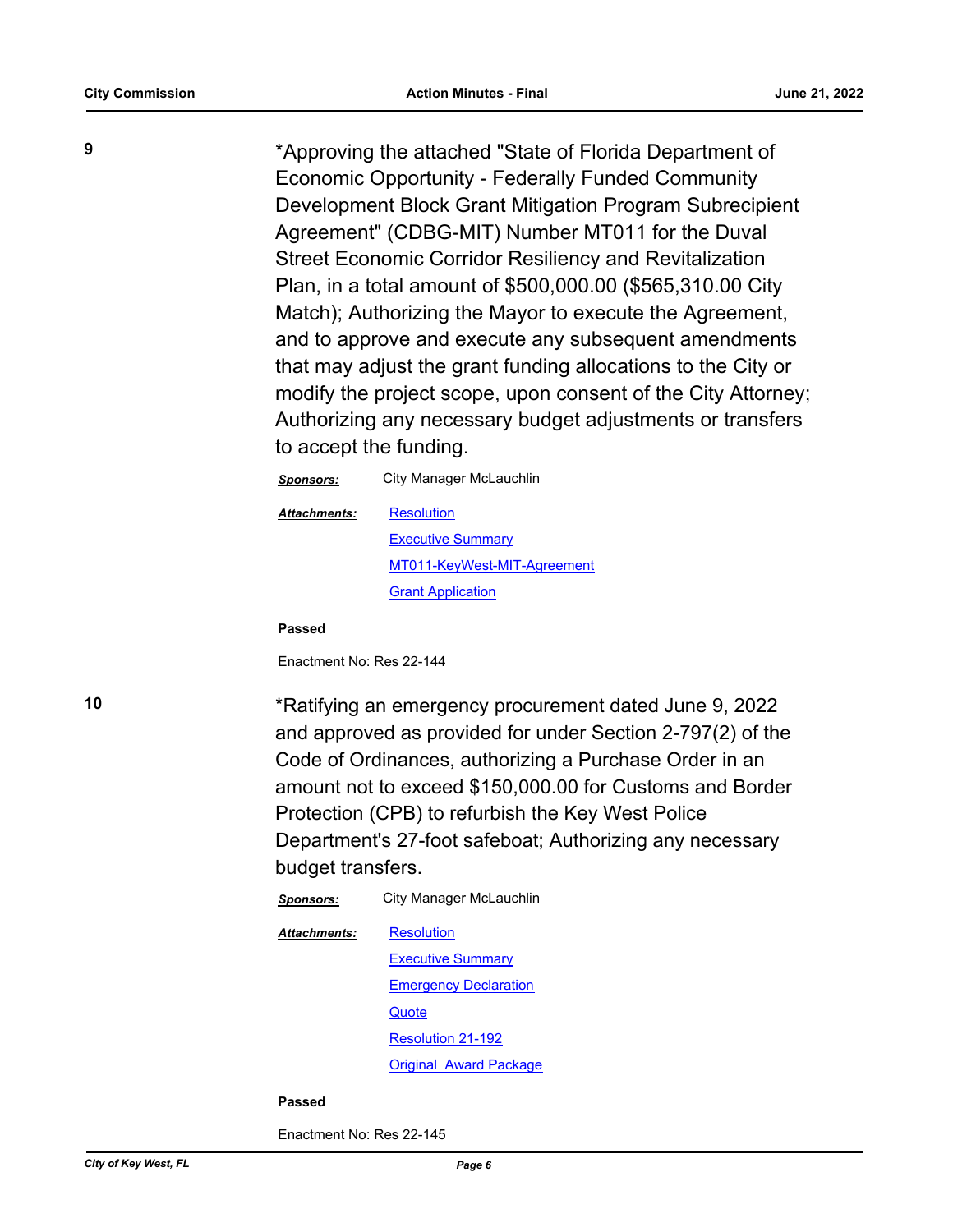#### **Approval of the Consent Agenda**

**A motion was made by Commissioner Weekley, seconded by Commissioner Wardlow to Approve the Consent Agenda. The motion was carried unanimously.**

**11** Awarding the bid of Charley Toppino & Sons, Inc. received in response to the Invitation to Bid (ITB) #22-003 for Southard Street Milling and Resurfacing (Project FM 435497-2-58/II41022102) in a total amount not to exceed \$1,094,457.85; Authorizing any necessary budget adjustments and amendments; Authorizing the City Manager to execute a contract in substantial conformance with the bid documents, upon consent of the City Attorney.

*Sponsors:* City Manager McLauchlin

**[Resolution](http://KeyWest.legistar.com/gateway.aspx?M=F&ID=eee0839e-c9b4-4bcc-bc67-1f30d1ecbb11.pdf) [Executive Summary](http://KeyWest.legistar.com/gateway.aspx?M=F&ID=9c30a6c5-7035-45b6-a3f0-216d23cc259f.pdf)** [ITB 22-003 Bid Memo](http://KeyWest.legistar.com/gateway.aspx?M=F&ID=9b176ddb-0b2c-4723-a476-766561f8dee0.pdf) [ITB 22-003 Concurrence](http://KeyWest.legistar.com/gateway.aspx?M=F&ID=8398b245-3e62-472b-afa8-7edb74a81d81.pdf) [FDOT Concurrence To Award](http://KeyWest.legistar.com/gateway.aspx?M=F&ID=27f2824c-430a-4afc-9b1b-e5236ecc036b.pdf) [2022-06-07 \(Southard\) Intent to Award](http://KeyWest.legistar.com/gateway.aspx?M=F&ID=f22bcc6d-cac0-49cd-9afb-b719b94779cf.pdf) [ITB\\_22-003\\_Contract \(Large File\)](http://KeyWest.legistar.com/gateway.aspx?M=F&ID=a31e3d1b-4af4-47ab-932c-756f2eb12e5c.pdf) [ITB\\_22-003\\_Attachments](http://KeyWest.legistar.com/gateway.aspx?M=F&ID=3d0c8d60-c847-4eec-98d0-f835dea3ae50.pdf) [ITB 22-003 Plans \(Large File\)](http://KeyWest.legistar.com/gateway.aspx?M=F&ID=e85c4816-87cd-457c-a1eb-52294abace9b.pdf) [LAP Agreement-Southard](http://KeyWest.legistar.com/gateway.aspx?M=F&ID=5a7c2690-29e7-4073-9bec-5e93eadd8a7d.pdf) *Attachments:*

**A motion was made by Vice Mayor Kaufman, seconded by Commissioner Lopez, that the Resolution be Passed. The motion passed by unanimous vote.**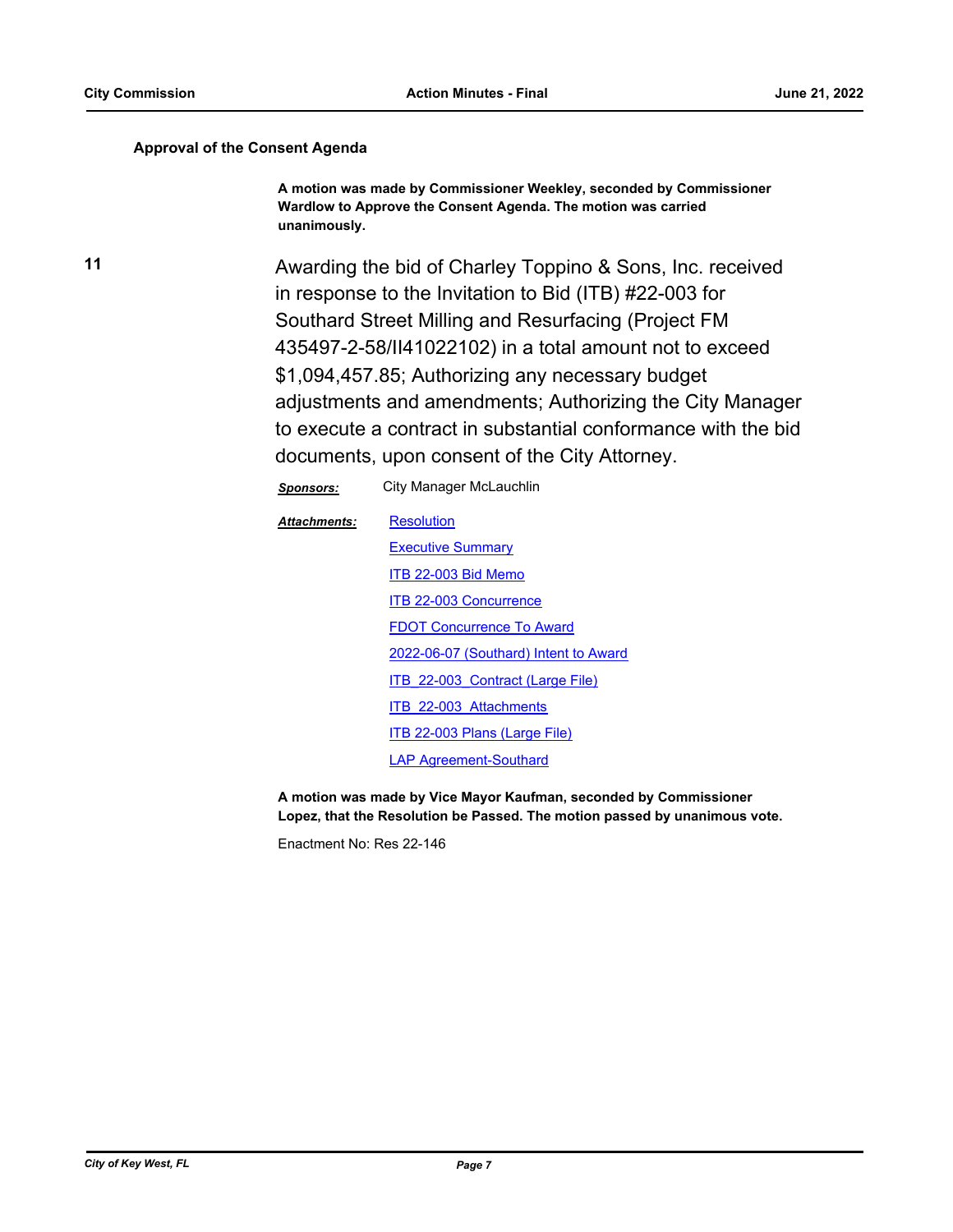**12** Approving the attached three-year (2022-2024) "Agreement" with Key West Tourist Development Association, Inc. for certain Fantasy Fest events and activities in the City of Key West; Authorizing the City Manager to execute the Agreement upon consent of the City Attorney.

*Sponsors:* City Manager McLauchlin

**[Resolution](http://KeyWest.legistar.com/gateway.aspx?M=F&ID=8744d75c-61ba-48ad-9989-b674d63206bb.docx)** [Proposed Agreement](http://KeyWest.legistar.com/gateway.aspx?M=F&ID=eebebdd2-2c91-4ce9-8d65-a09e280834f1.pdf) *Attachments:*

[Res 16-128](http://KeyWest.legistar.com/gateway.aspx?M=F&ID=596f5e58-ff17-4a77-a524-27c057c8b59d.pdf)

**A motion was made by Commissioner Lopez, seconded by Vice Mayor Kaufman, that the Agreement be accepted with a Fantasy Zone Map to be added to it as an attachment. After discussion, Commissioner Lopez amended his motion to approve the Agreement as is and to bring back a resolution defining the boundaries of a 'Fantasy Zone'. Vice Mayor Kaufman did not join in on the amended motion. After further discussion, Commissioner Lopez withdrew his motion.**

**A motion was then made by Vice Mayor Kaufman, seconded by Commissioner Lopez, that the Resolution be Passed with language added to the Agreement at the end of the last sentence at Section B(1) stating, 'as specified by Section 42-9 of the City of Key West Code of Ordinances which may be amended from time to time.' The motion carried by the following vote:**

- **No:** 1 Mayor Johnston
- **Absent:** 1 Commissioner Hoover
	- Yes: 5 Commissioner Davila, Vice Mayor Kaufman, Commissioner Lopez, Commissioner Wardlow and Commissioner Weekley

Enactment No: Res 22-147

#### **ORDINANCES - FIRST READING**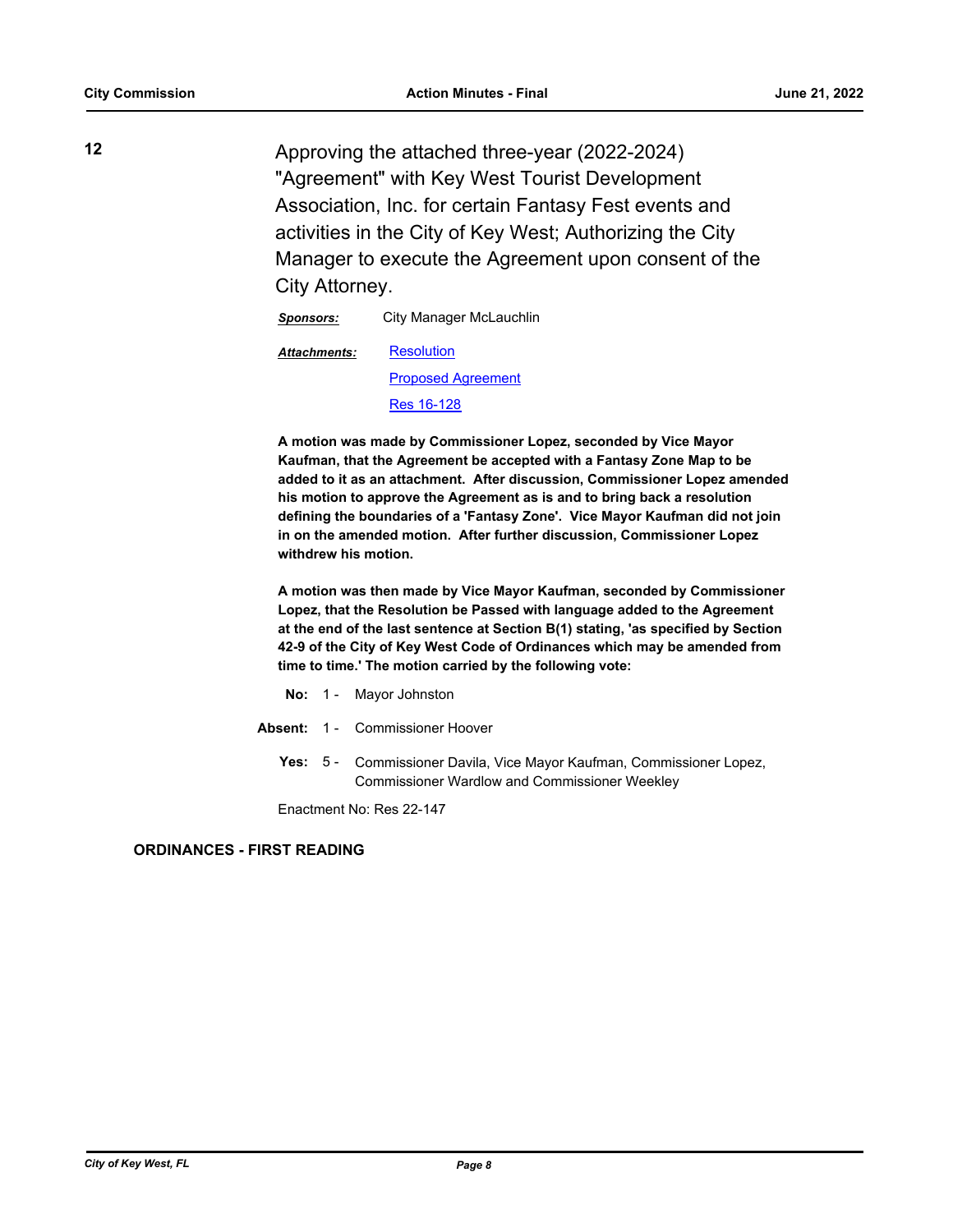**13** An Ordinance of the City of Key West, Florida, amending Chapter 18 of the Code of Ordinances, entitled "Businesses" by creating Article XIV entitled "Residential Tenancies"; By creating Article 1 entitled "Notice"; By creating Section 18-710 entitled "Written Notice Required"; By creating Section 18-711 entitled "Penalties"; Providing for severability; Providing for repeal of inconsistent provisions.

**[Ordinance](http://KeyWest.legistar.com/gateway.aspx?M=F&ID=031828b8-f6ba-414b-abd8-f6ac89917324.pdf) [Executive Summary](http://KeyWest.legistar.com/gateway.aspx?M=F&ID=73574af9-d07d-4949-9e7a-b58ddb5a6388.pdf)** *Attachments:*

**A motion was made by Commissioner Weekley, seconded by Commissioner Lopez, that the Ordinance be Passed to Second Reading. The motion carried by the following vote:**

- **Absent:** 1 Commissioner Hoover
	- Yes: 6 Commissioner Davila, Vice Mayor Kaufman, Commissioner Lopez, Commissioner Wardlow, Commissioner Weekley and Mayor Johnston

**ORDINANCES - SECOND READING (Public Hearing)**

*Sponsors:* Mayor Johnston, Commissioner Hoover, Commissioner Lopez, Vice Mayor Kaufman, Commissioner Davila, Commissioner Wardlow and Commissioner Weekley